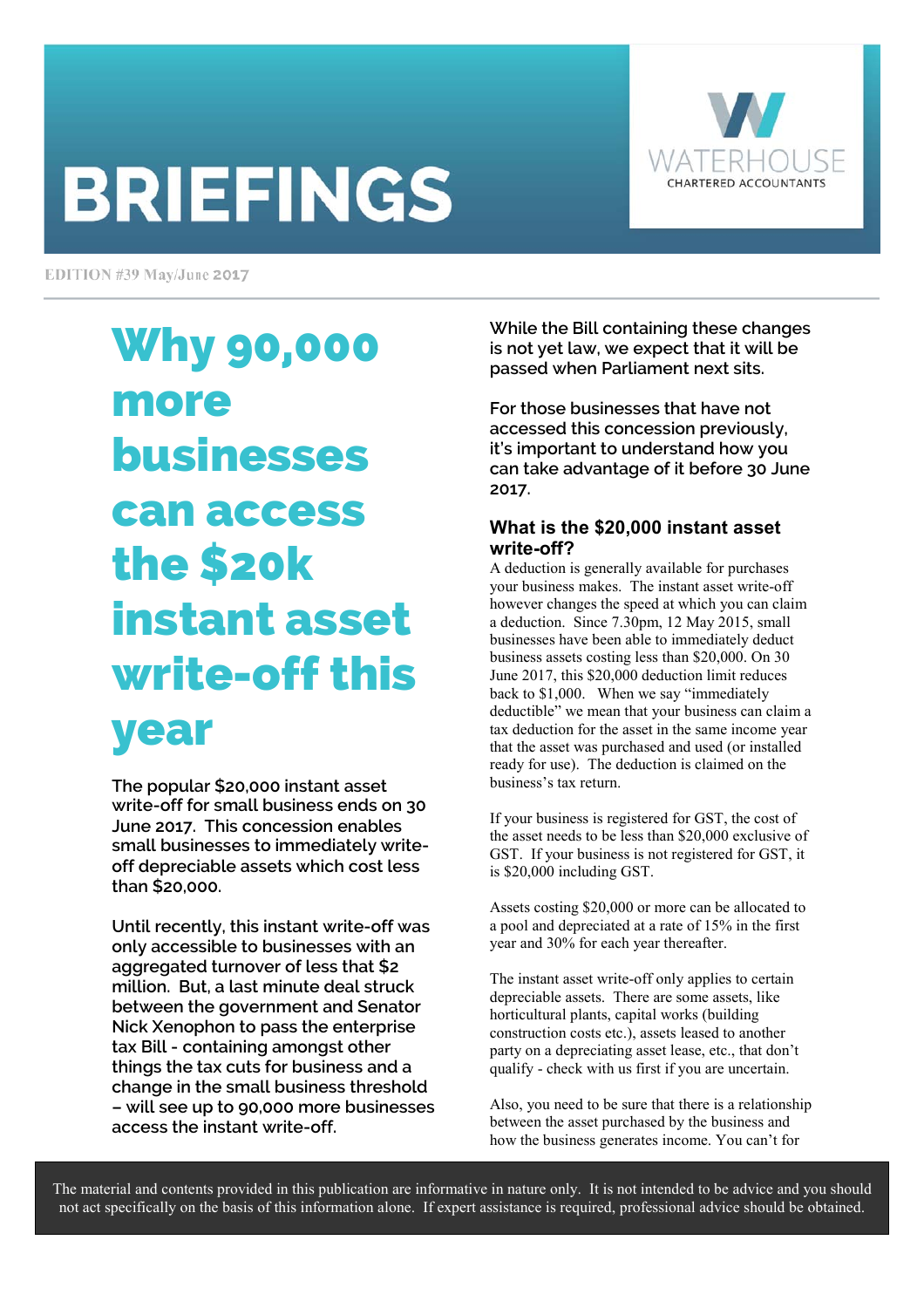

example just go and purchase multiple television sets if they have no relevance to your business.

#### **How can you access the \$20,000 instant asset write-off**

There are a few issues to be aware of if you want to utilise the instant asset write-off:

#### **Does your business qualify?**

To access the instant asset write-off, your business needs to be a trading business (the entity buying the assets needs to carry on a business in its own right). It also needs to have an aggregated turnover under \$10 million. Aggregated turnover is the annual turnover of the business plus the annual turnover of any "affiliates" or "connected entities". The aggregation rules are there to prevent businesses splitting their activities to access the concessions. Another entity is connected with you if:

- You control or are controlled by that entity; or
- Both you and that entity are controlled by the same third entity.

#### **Should you spend the money now?**

If there are purchases and equipment that your business needs, that equipment has an immediate benefit to the business, and your cashflow supports the purchase, then in many cases it will make sense to go ahead and spend the money – you have until 30 June 2017 before the deduction threshold drops back to \$1,000.

The \$20,000 immediate deduction applies as many times as you like so you can use it for multiple individual purchases. But, your business still needs to fund the purchase for a period of time until you can claim the tax deduction and then, the deduction is only a portion of the purchase price.

#### **Assets must be ready to use**

If you want to access the \$20,000 immediate deduction, you have to start using the asset in the financial year you purchased it (or have it installed ready for use). This prevents business operators from stockpiling purchases and claiming tax deductions for goods they have no intention of using in the short term. So, if your business purchases an asset on 20 May 2017, it needs to be used or installed and ready to use by 30 June 2017 to qualify for the immediate deduction.

#### **Second hand goods qualify**

The instant asset write-off does not distinguish between new or second hand goods. For example, second hand machinery may qualify if it meets the other requirements.

#### **The immediate deduction can be used more than once**

Assuming all the other conditions are met, an immediate deduction should be available for each individual item costing less than \$20,000. Just be careful of cashflow.

#### **Be careful of contracts**

You need to ensure that any contract you sign makes your business the owner of the asset and that the asset can be used or installed and ready to use by the business on or before 30 June. The rules require you to "acquire" the asset before 30 June so the wording of the contract will be important.

#### **Assets for business and pleasure**

Where you use an asset for mixed business and personal use, the tax deduction can only be claimed on the business percentage. If you buy an \$18,000 second hand car and use it 80% for business and 20% for personal use, only \$14,400 of the \$18,000 is deductible.

#### **You don't get \$20,000 back on tax as a refund**

The instant asset write off is a tax deduction that reduces the amount of tax your business has to pay. It enables your business to claim a deduction for depreciating assets in the year the asset was purchased and used (or installed ready to use). For example, if your business is in a company structure the most you will 'get back' is  $27.5\%$  (in 2016-17). If your business is likely to make a tax loss for the year then the bigger deduction might not provide any short-term benefit to you.

# The deal to pass the enterprise tax Bill

The tax rate reductions for business and changes to the small business threshold were announced in the last Federal Budget but have been stuck in the Senate with concerns that it was merely a 'sugar hit' for the top end of town. However, a last minute deal between the government and Senator Nick Xenophon will see the Bill pass Parliament but exclude large businesses with a turnover of \$50 million or more from any tax cuts or concessions.

The negotiated Bill enables:

• An increase to the aggregated turnover threshold to \$10 million for access to small business tax concessions from 2016-17. This

#### **Head Office**

Suite 12 Level 3, Gateway Building 1 Mona Vale Road Mona Vale NSW 2103 **Sydney Office**  Level 8 23 O'Connell Street Sydney NSW 2000 **T** 02 8973 2222 admin@waterhouseca.com.au **www.waterhouseca.com.au ABN 60 535 258 608** 

Liability limited by a scheme approved under Professional dards Legislation

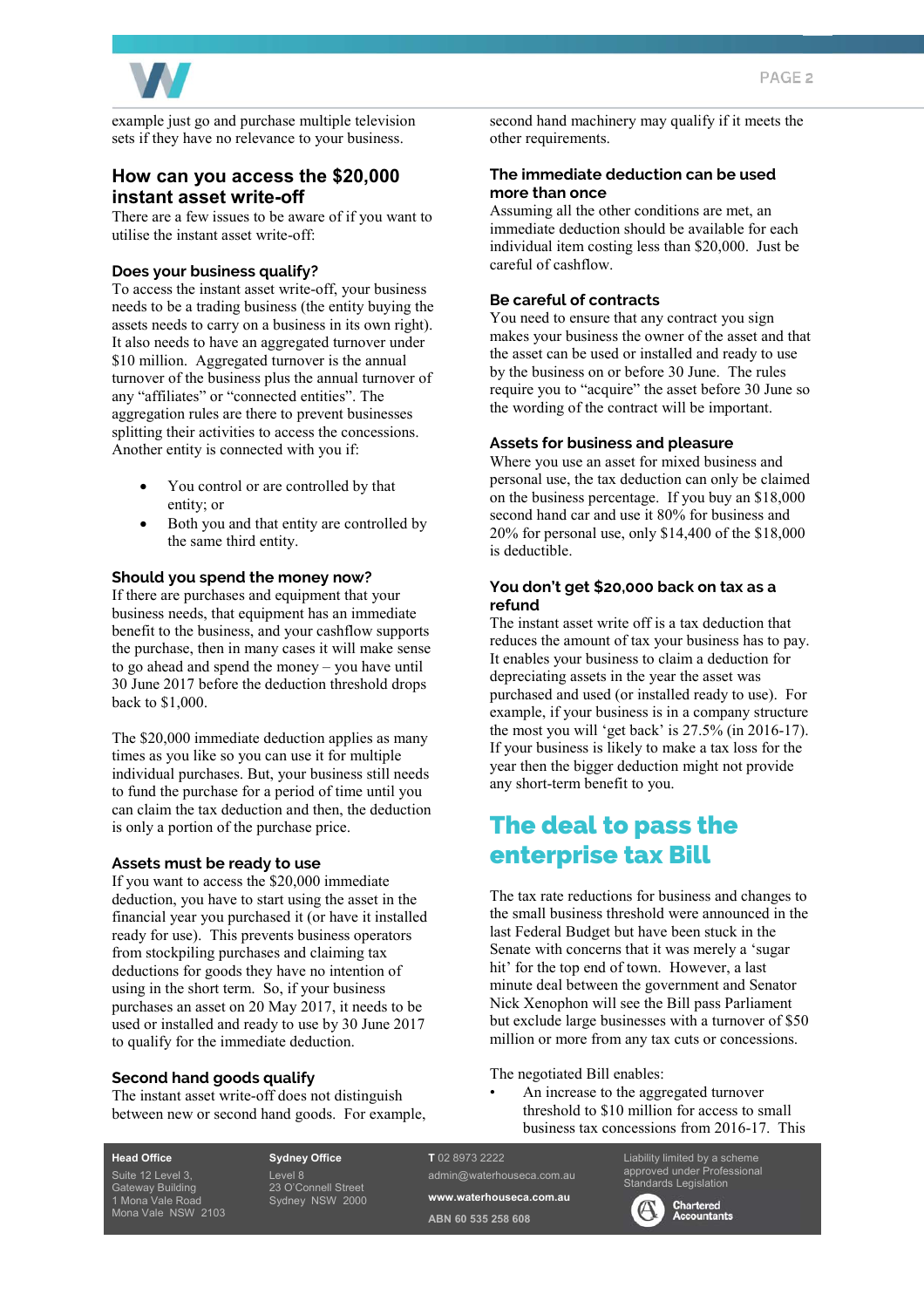

means that any businesses with a aggregated turnover of under \$10 million can now access a raft of concessions previously only accessible to small businesses under \$2 million. The main concession left out is access to the small business CGT concessions, which still requires the entity to pass a \$2 million turnover test or a \$6m net asset value test.

- Progressive reductions in the corporate tax rate for businesses with a turnover under \$50 million. Businesses with an aggregated turnover of less than \$10 million will benefit from a company tax reduction to 27.5% this financial year, and
- For unincorporated businesses such as sole traders, partnerships and trusts:
	- o An increase to the aggregated turnover threshold to \$5 million (up from \$2 million) for access to the small business income tax offset from 2016-17, and
	- o An increase to the unincorporated small business tax discount to 8% from 2016-17. The offset will be capped at \$1,000.

# Trusts, timing and getting it right

Trustees (or directors of a trustee company) need to decide on the distributions they plan to make by 30 June 2017 at the latest. It's also important to check your trust deed – most trust deeds require resolutions to distribute trust income to be made by 30 June each year. Decisions made by the trustees should be documented in writing by 30 June 2017.

If valid resolutions are not in place by 30 June 2017, there is a risk that the taxable income of the trust will be assessed in the hands of a default beneficiary (if the trust deed provides for this) or the trustee (in which case the highest marginal rate of tax would normally apply).

It's not essential for distributions to be paid by 30 June, but the trustees need to decide on the distributions that need to be made.

# Why work-related travel claims are easy pickings for the ATO

The Australian Taxation Office (ATO) is on the warpath over work related travel expenses and is prepared to test the boundaries of claims in court. A recent case before the Administrative Appeals Tribunal (AAT) highlights many of the issues that commonly occur. In this case, a truck driver claimed large work related travel expenses over two years - \$24,736 in the first year, and \$17,489 in the second.

Large work-related claims often pique the interest of the ATO and in this case, the ATO audited the taxpayer's returns, then made amendments to take into account allowances the taxpayer received from his employer for travel but had not declared as income. The taxpayer responded by lodging an amended return, increasing his claim to \$33,503 in the first year (later reducing it back to \$26,235). The ATO responded by initiating a specific audit of his work-related expenses across both years. The result was that the taxpayer's claims for workrelated travel were reduced to \$0 for both years and he was slapped with shortfall penalties totalling just under \$8,000.

At this stage you are probably wondering why you would bait the ATO, particularly when the documentation supporting your claims was inconsistent. But, the taxpayer objected to the ATO's decision, which launched a further investigation. This time the ATO conceded on some claims. Despite this, the taxpayer brought his case before the AAT.

The AAT found that the taxpayer did not prove that the ATO's amended returns were excessive, primarily because he did not keep records for workrelated travel expenditure when away from home overnight driving trucks. The penalties applied by the Commissioner were also found to be reasonable. The issue in this case appears to be that the truck driver just didn't believe that he needed to keep records under the substantiation exemption and that he was entitled to claim the full amount of the Commissioner's reasonable rates each day he travelled.

While this case appears excessive, the main parameters highlight common issues that arise for work related travel claims.

#### **What paperwork do you need to claim travel expenses?**

Every year, the Commissioner publishes the reasonable rates for travel expenses – accommodation, food and drink, and incidental expenses. If claims fall within these reasonable amounts, you can deduct travel allowance expenses within Australia without being required to keep full written evidence of all the expenses. But, even if

#### **Head Office**

Suite 12 Level 3, Gateway Building 1 Mona Vale Road Mona Vale NSW 2103

#### **Sydney Office**

Level 8

23 O'Connell Street Sydney NSW 2000

#### **T** 02 8973 2222

admin@waterhouseca.com.au **www.waterhouseca.com.au** 

**ABN 60 535 258 608** 

Liability limited by a scheme approved under Professional dards Legislation

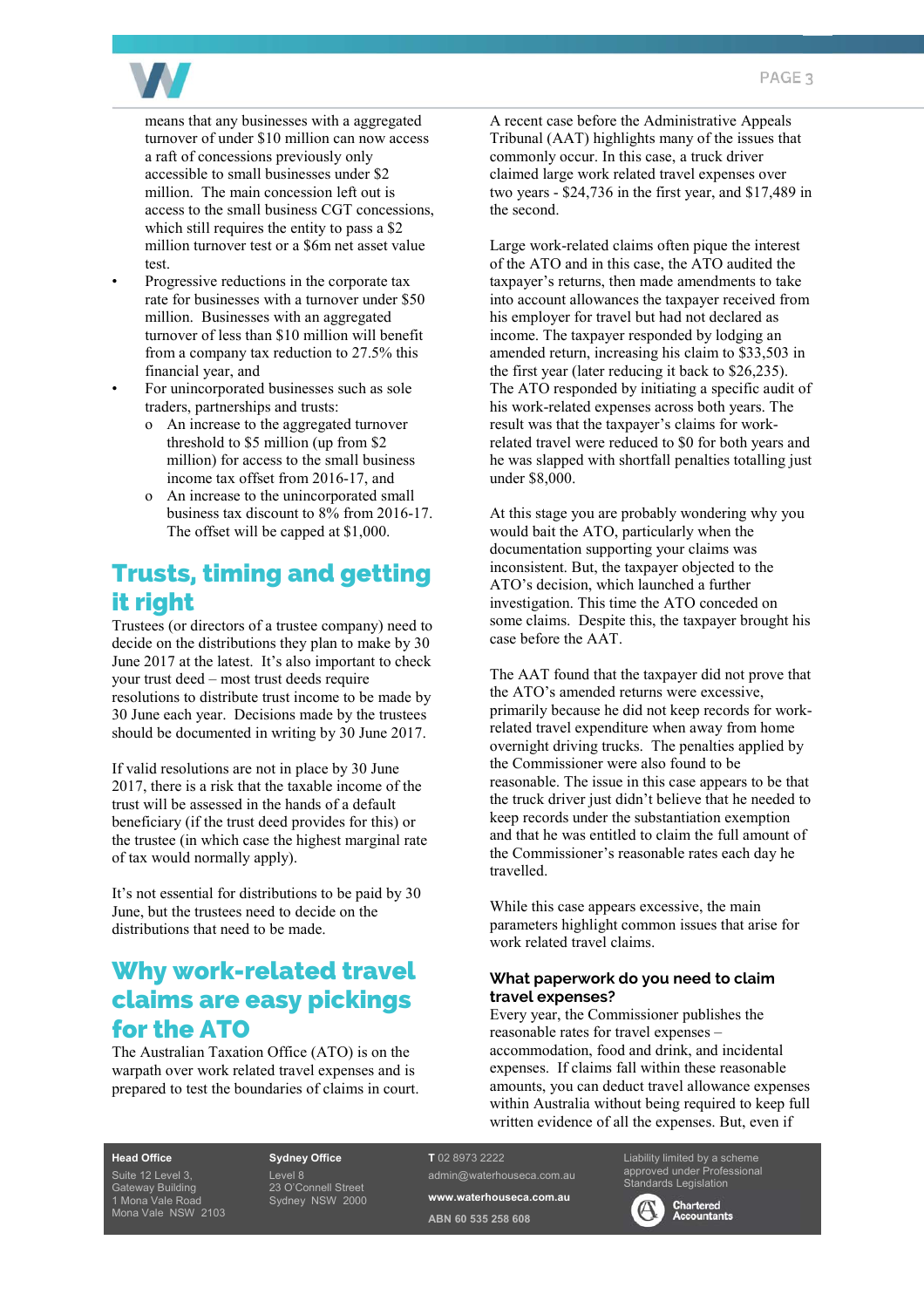

you can rely on the substantiation exception, you may still be required to show the basis for determining the amount of your claim - that is, you still might need to prove that you actually incurred the expenses, and the expenses were work related.

An area of concern is where these reasonable rates are applied carte blanche. For example, you might be travelling overnight but don't leave until the afternoon. You have breakfast and lunch as usual before travelling, sleep away from home, then return home the next night. In this circumstance you could not claim breakfast and lunch on the first day because these meals would have been consumed before the travel began.

Also, the ATO's reasonable rates for accommodation expenses are only applicable if you are staying in commercial accommodation such as a hotel, motel or serviced apartment. If you choose to stay with family or friends while you are travelling then you can't claim the ATO's reasonable amount.

If you choose to claim amounts above the Commissioner's reasonable amounts, you need to keep records substantiating all of your claim (not just the amount in excess of the Commissioner's rates).

#### **Just because you receive a travel allowance does not mean you have a legitimate claim**

One of the issues highlighted in this case was the misconception that because someone receives a travel allowance or overtime meal allowance, this automatically entitles them to a deduction. The expenses still need to be incurred in the course of work-related travel in order to be deductible. Also, the ATO's reasonable rates don't apply unless the allowance itself is 'bona fide' – that is, the amount must reasonably be expected to cover accommodation or meal expenses that will be incurred while travelling for work.

#### **To qualify as a travel expense you need to sleep away from your home**

To qualify as a travel expense, you need to travel away from your ordinary residence. The ATO takes that to mean that you're sleeping away from home – not just travelling for the day.

The difference between travelling in the course of your work, living away from home, or relocating is important. The tax treatment between these is quite different.

### Are you paying more tax than you need to?

What can you do to reduce your tax and the tax paid by your business? The answer is quite a bit but it takes planning pre 30 June. Here are our top tips:

#### **Timing is everything**

#### **Accelerate deductions**

For businesses, if your cashflow is good, make the purchases you need before the end of the financial year to claim the deduction, particularly those with turnover under \$10 million. The \$20,000 immediate deduction reduces back to \$1,000 on 30 June (see Why 90,000 more businesses can access the \$20k instant asset write-off this year).

For individuals, it's a good time for charitable giving.

#### **Delay income - One off opportunity for high-income earners**

Taxpayers with assessable income above \$180,000 face an additional 2% tax on every dollar above this level. The 2% 'debt tax' is scheduled to end on 30 June. The difference in timing between the reduction in the FBT rate that occurred on 1 April 2017 and the removal of the 2% tax on 1 July offers a one-off opportunity to reduce your taxable income through salary packaging and other planning initiatives.

If you are likely to have a one off spike in income, for example from the sale of a business or other significant assets, it's worth seeing if you can delay the sale until 1 July 2017 to avoid paying an additional 2% tax. Just be aware of how the arrangement is structured. In many cases the sale is treated as having taken place for tax purposes when the parties enter into the contract, even if settlement occurs at a later point in time.

#### **Money or debts owed to private companies**

It's common for business owners to take cash out of their business or for the business to fund some personal expenses through the year – these appear in the shareholder loan account. If this has occurred, it is important that these debts are either repaid by 30 June (you can declare dividends to pay any outstanding shareholder loan accounts) or a formal loan agreement (with specific conditions) is put in place. Without taking action, the ATO will treat any outstanding amount as a deemed dividend taxable in the hands of the shareholder at their marginal tax rate.

Suite 12 Level 3, Gateway Building 1 Mona Vale Road Mona Vale NSW 2103

**Head Office** 

**Sydney Office**  Level 8

23 O'Connell Street Sydney NSW 2000 **T** 02 8973 2222 admin@waterhouseca.com.au **www.waterhouseca.com.au** 

**ABN 60 535 258 608** 

Liability limited by a scheme approved under Professional Standards Legislation

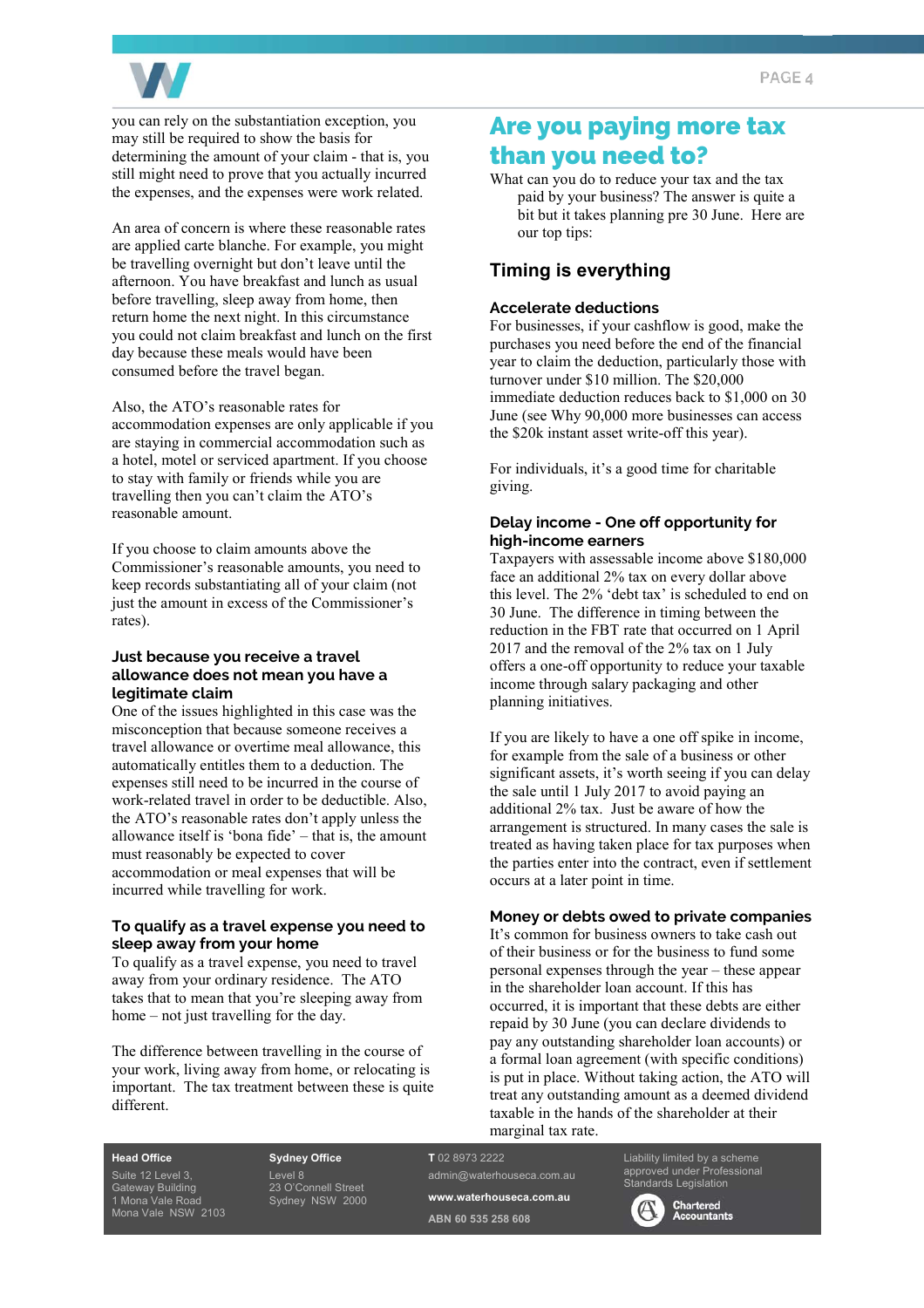

#### **House-keeping for business**

- For companies, directors' fees and employee bonuses may be deductible for the 2016-17 financial year if the directors pass a properly authorised resolution to make the payment by year-end (payment should be made as soon as practicable). Just be aware of the 2% debt tax for high income earners (see Delay income - One off opportunity for high-income earners)
- For Trusts, it is essential that decisions to distribute pre 30 June income are documented in writing.
- Write-off bad debts
- Review your asset register and scrap any obsolete plant
- Bring forward repairs, consumables, trade gifts or donations
- Pay June quarter employee super contributions now if cashflow allows
- Realise any capital losses and reduce gains
- Raise inter-entity management fees by June 30.

Super Reform: What **SMSFs** Absolutely Need To Consider Before 30 June

**The wide-ranging superannuation reforms come into effect on 1 July 2017. With the changes come a series of issues that Trustees need to be across, even if they don't immediately affect you or your fund:** 

#### **Understand the value of assets at 30 June**  At 30 June 2017, SMSF Trustees will need to know the total superannuation balance held by members.

**Head Office**  Suite 12 Level 3, Gateway Building 1 Mona Vale Road Mona Vale NSW 2103 **Sydney Office**  Level 8 23 O'Connell Street Sydney NSW 2000 If you have assets such as real estate in your SMSF, and to an extent other assets such as collectables, and artwork, you will need to have a current valuation of those assets. Real estate property values in particular may have varied dramatically over the last few years and should be reviewed. The value of the asset needs to be arrived at using a fair and reasonable process. Because of the extent of the changes, it is worth considering the use of an independent and qualified valuer for some assets.

Your total superannuation balance is the total value of your accumulation and retirement phase interests and any rollover amounts not included in those interests. The balance is valued at 30 June each year and it is this value that may determine what you can and can't do during the following year. For example, if your total super balance is \$1.6m or more at 30 June, you are restricted from making further non-concessional contributions in the next year as these contributions may create an excess contribution. And, if your balance is close to the \$1.6m cap, then the fund can only accept limited non-concessional contributions.

#### **Self funded retirees – avoiding adverse tax outcomes**

If you are receiving a pension or annuity, a \$1.6m "transfer balance cap" applies to amounts in your tax-free pension accounts. The cap is essentially a limit on how much money a member can transfer into or hold in a tax-free account. If you have \$1.6m or more in a pension phase account, you will need to reduce the pension value level back below the cap before 30 June 2017. If the excess amount is not removed from the pension phase account the amount will be subject to a transfer balance tax.

If you opt to sell fund assets to manage the cap, transitional capital gains tax relief may be available to manage any adverse tax outcomes.

#### **How do you value SMSF assets?**

One of the emerging problems for many superannuation fund members is understanding whether they are close to or are likely to exceed the \$1.6m cap at 30 June 2017. For those with assets such as real estate, collectables or art, a current valuation that meets the ATO's guidelines will be essential. Real estate in particular has substantially risen in value in some areas creating uncertainty about the real value.

Fund assets need to be valued at market value. While these assets do not have to be valued every year by an independent valuer, it will be important to have documentation validating the value

**T** 02 8973 2222 admin@waterhouseca.com.au **www.waterhouseca.com.au** 

**ABN 60 535 258 608** 

Liability limited by a scheme approved under Professional



**Standards Legislation<br>
Chartered**<br> **Chartered**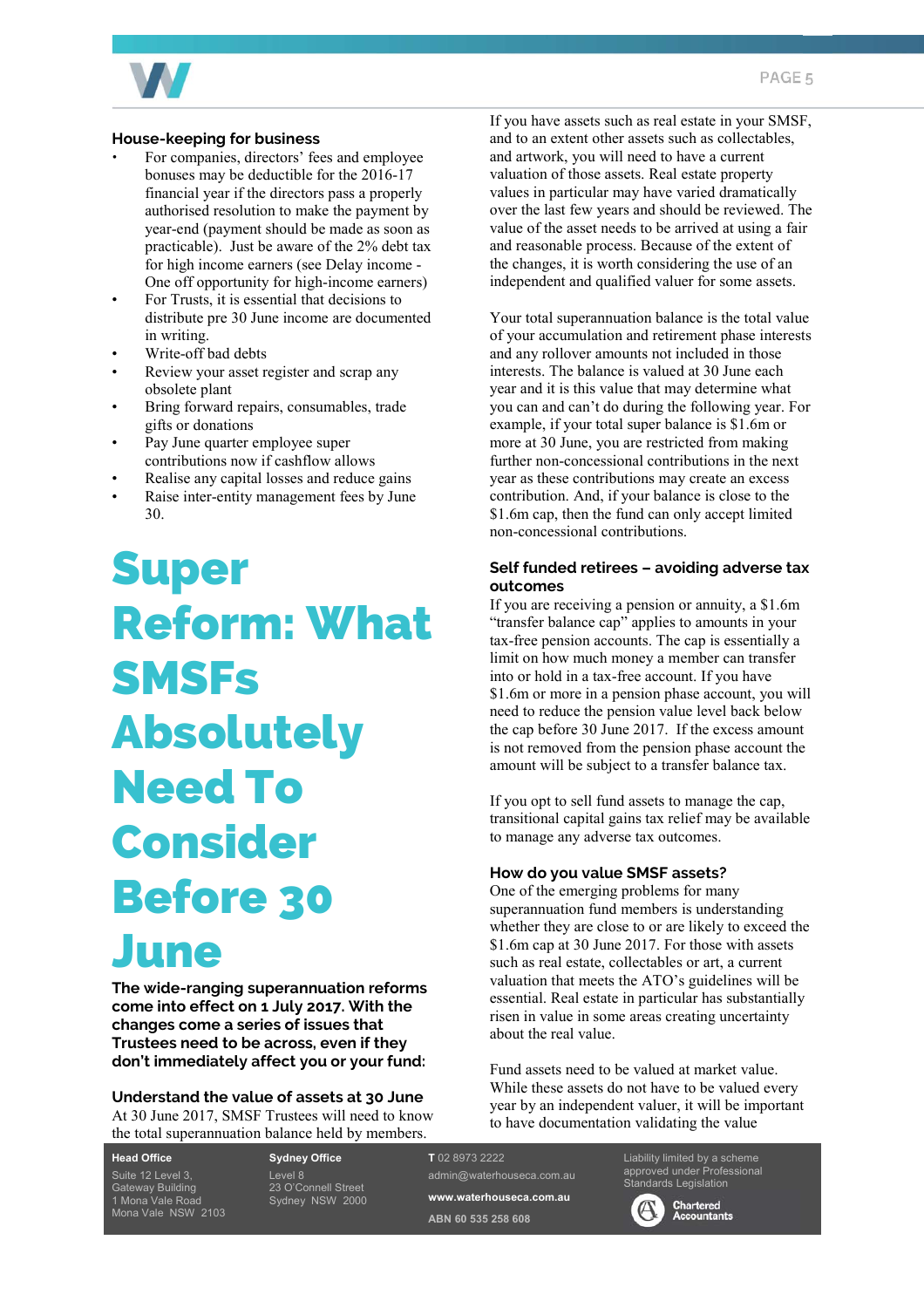

assigned to the asset. A qualified and independent valuer is recommended if the asset is a significant part of the value of the fund - if the asset is real property, this could be as simple as an online real estate agent.

#### **Should you update your SMSF trust deed?**

Over the years there have been continuous changes in superannuation legislation. While many of these changes do not require you to update your SMSF deed, where a deed has not been updated in at least the last 5 years, we suggest that the deed is updated to ensure it is compatible with current law.

If we have not already contacted you about your fund's deed, we will be in contact shortly to discuss if an update is required.

As always, before buying, selling, transferring assets, or making any payments, make sure your trust deed allows you to complete the transactions in the way you intended.

#### **Salary sacrificing concessional super contributions**

If you have entered into a salary sacrifice agreement to make concessional super contributions, you will need to review these agreements to ensure your concessional contributions do not exceed the new \$25,000 from 1 July 2017.

# Investment Property: Pre And Post 30 June

Anyone with investment property in Australia is probably feeling a little edgy with all the recent media attention on deductions, affordable housing, and negative gearing. We take a look at some of the key tax issues for investors pre and post 30 June:

#### **No more deductions for travelling to and from your investment property**

The days of writing-off the costs of travel to and from your residential investment property are about to end. From 1 July 2017, the Government intends to abolish deductions for travel expenses related to inspecting, maintaining, or collecting rent for a residential rental property.

#### **Depreciation changes and how to maximise your deductions now**

Investors who purchase residential rental property from Budget night (9 May 2017, 7:30pm) may not be able to claim the same tax deductions as investors who purchased property prior to this date.

**Head Office**  Suite 12 Level 3, Gateway Building 1 Mona Vale Road Mona Vale NSW 2103 **Sydney Office**  Level 8 23 O'Connell Street Sydney NSW 2000 In the recent Federal Budget, the Government announced its intention to limit the depreciation deductions available.

Investors who directly purchase plant and equipment - such as ovens, air conditioning units, swimming pools, carpets etc., - for their residential investment property after 9 May 2017 will be able to claim depreciation deductions over the effective life of the asset. However, subsequent owners of a property will be unable to claim deductions for plant and equipment purchased by a previous owner of that property. If you are not the original purchaser of the item, you will not be able to use the depreciation rules to your advantage. This is very different to how the rules work now with successive owners being able to claim depreciation deductions.

Investors will still be able to claim capital works deductions including any additional capital works carried out by a previous owner. This is based on the original cost of the construction work rather than what a subsequent owner paid to purchase the property.

There are very limited details about how this Budget announcement will work but we will bring you more as soon as we know.

#### **Business as usual for pre 9 May investment property owners**

If you bought an investment property recently, are about to renovate, or have not had a depreciation schedule completed previously, you should consider having one completed.

As a property gets older the building and items within it wear out. Property owners of income producing buildings are able to claim a deduction for this wear and tear. Depreciation schedules are completed by quantity surveyors and itemise the depreciation deductions you can claim.

#### **Higher immediate deductions for coowners**

It's not uncommon to have multiple owners of an investment property. Co-ownership can, in some circumstances, quicken the rate depreciation deductions can be claimed for the same asset. This is because depreciation is claimed on each owner's interest. If an owner's interest in an asset is less than \$300, they can claim an immediate deduction. In a situation where there are two owners split 50:50, both owners could potentially claim the immediate deduction, bringing the total immediate deduction available up to \$600 for a single asset.

**T** 02 8973 2222 admin@waterhouseca.com.au **www.waterhouseca.com.au ABN 60 535 258 608** 

Liability limited by a scheme approved under Professional Standards Legislation

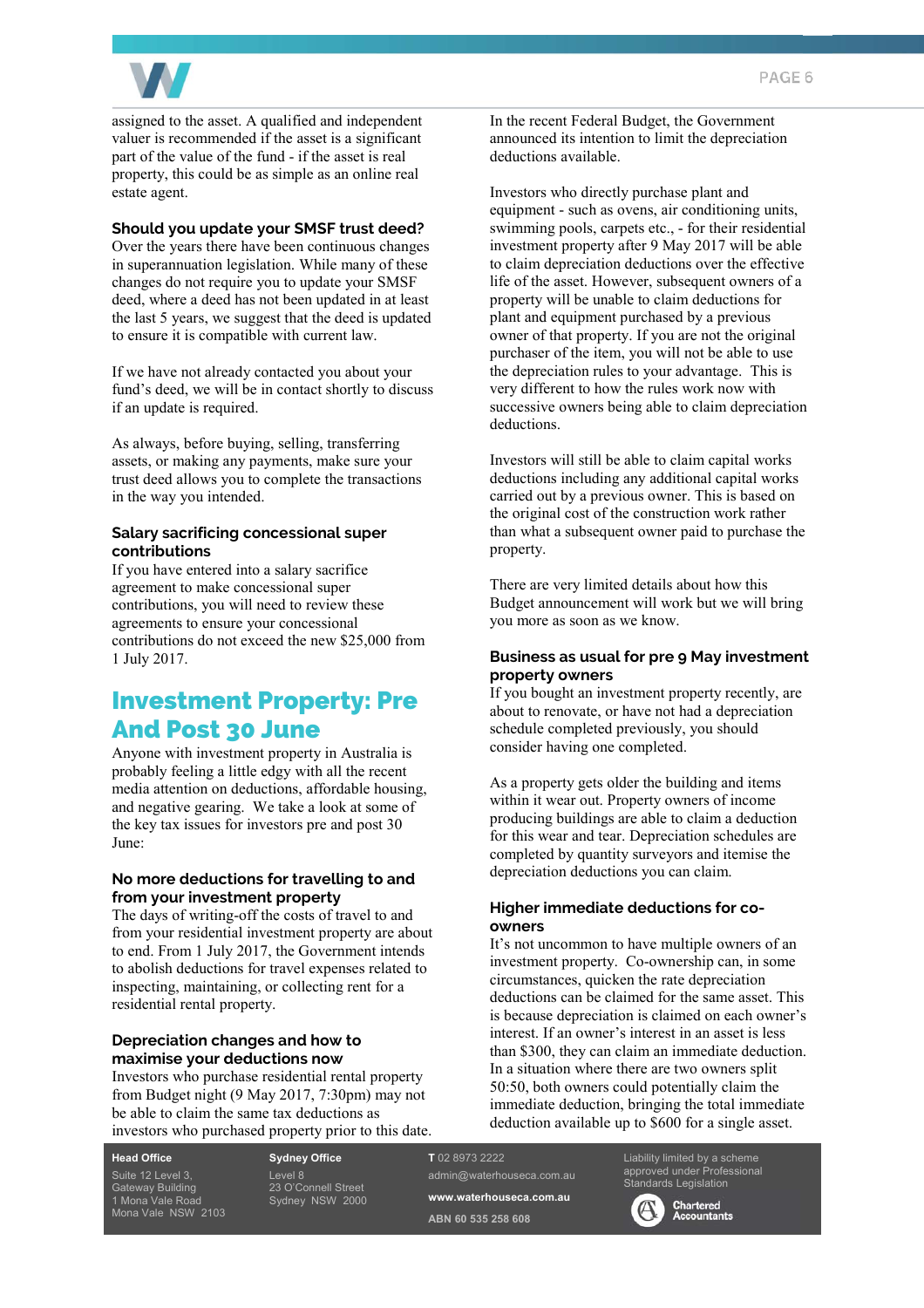

The same method can be used when applying lowvalue pooling. Where an owner's interest in an asset is less than \$1,000, these items will qualify to be placed in a low-value pool. This means they can be claimed at an increased rate of 18.75% in the first year regardless of the number of days owned and 37.5% from the second year onwards.

In a situation where ownership is split 50:50, by calculating an owner's interest in each asset first, the owners will qualify to pool assets which cost less than \$2,000 in total to the low-value pool.

#### **The value of renovations**

It's best to get a depreciation schedule completed before you start renovations so the scrap value of any items you remove can be recognised and written-off as a 100% tax deduction in the year of removal. This is available for both plant and equipment depreciation and capital works deductions. When new work is completed as part of the renovations (i.e., a new roof, walls, or ceiling), this can also be depreciated going forward.

In some circumstances, there may be depreciation deductions available for renovations completed by a previous owner.

#### **Deductions for older properties**

Investors in older properties may still be able to claim depreciation costs. This is because a lot of the items in the house will not be the same age as the house or apartment. Hot water systems, ovens, carpets, curtains etc., have probably all been replaced over time. Additional works, extensions or internal refurbishments may also be deductible.

#### **Further restrictions on foreign property investors**

We have seen a number of measures over the years restricting access to tax concessions for foreign investors, particularly for residential property investments. The recent Federal Budget goes one step further, restricting access to tax concessions, increasing taxes, and penalising investors who leave property vacant. Measures include:

**•** Charge for leaving properties vacant - Foreign owners of residential Australian property will incur a charge if their property is not occupied or genuinely available on the rental market for at least 6 months each year. The charge, which is expected to be at least \$5,000, does not appear to apply to existing investments but those made on or after Budget night, 7:30pm on 9 May 2017.

- Excluded from main residence exemption Foreign and temporary residents will be excluded from the main residence exemption. The main residence exemption excludes private homes from capital gains tax (CGT). Existing properties held prior to 9 May will be grandfathered until 30 June 2019. However, it remains to be seen whether partial relief will be available to those who have been residents of Australia for part of the period they owned the property and whether this change will apply to Australian residents who were classified as a foreign resident for part of the ownership period.
- Increase in CGT withholding tax When someone buys Australian real property (i.e., land and buildings) they are currently required to remit 10% of the purchase price directly to the ATO as part of the settlement process unless the vendor provides a certificate from the ATO indicating that they are an Australian resident. These rules do not currently apply if the property is worth less than \$2 million. From 1 July 2017, the CGT withholding rate under these rules will increase by 2.5% to 12.5%. Also, the CGT withholding threshold for foreign tax residents will reduce from \$2 million to \$750,000, capturing a much wider pool of taxpayers and property transactions.
- Rules tighten for property purchased through companies or trusts - Australian property held through companies or trusts by non-residents or temporary residents is also being targeted by expanding the principal assets test to include associates. The move is to prevent foreign residents avoiding Australian CGT liability by splitting indirect interests in Australian real property.
- Level of foreign investment in developments capped - a 50% cap is being placed on foreign ownership in new developments.

#### **The push for affordable housing**

The Government is very keen to ensure that investment is directed into 'affordable housing.'

The 2017-18 Budget announced an increase in the CGT discount for individuals who choose to invest in affordable housing. The current 50% discount will increase by 10% to 60% for Australian resident individuals who elect to invest in qualifying affordable housing.

In addition, the Government is creating investment opportunities for Managed Investment Trusts (MIT) to set up to acquire, construct or redevelop property to hold as affordable housing. In order for

**Head Office** 

Suite 12 Level 3, Gateway Building 1 Mona Vale Road Mona Vale NSW 2103 **Sydney Office**  Level 8 23 O'Connell Street Sydney NSW 2000

#### **T** 02 8973 2222

admin@waterhouseca.com.au **www.waterhouseca.com.au** 

**ABN 60 535 258 608** 

Liability limited by a scheme approved under Professional dards Legislation